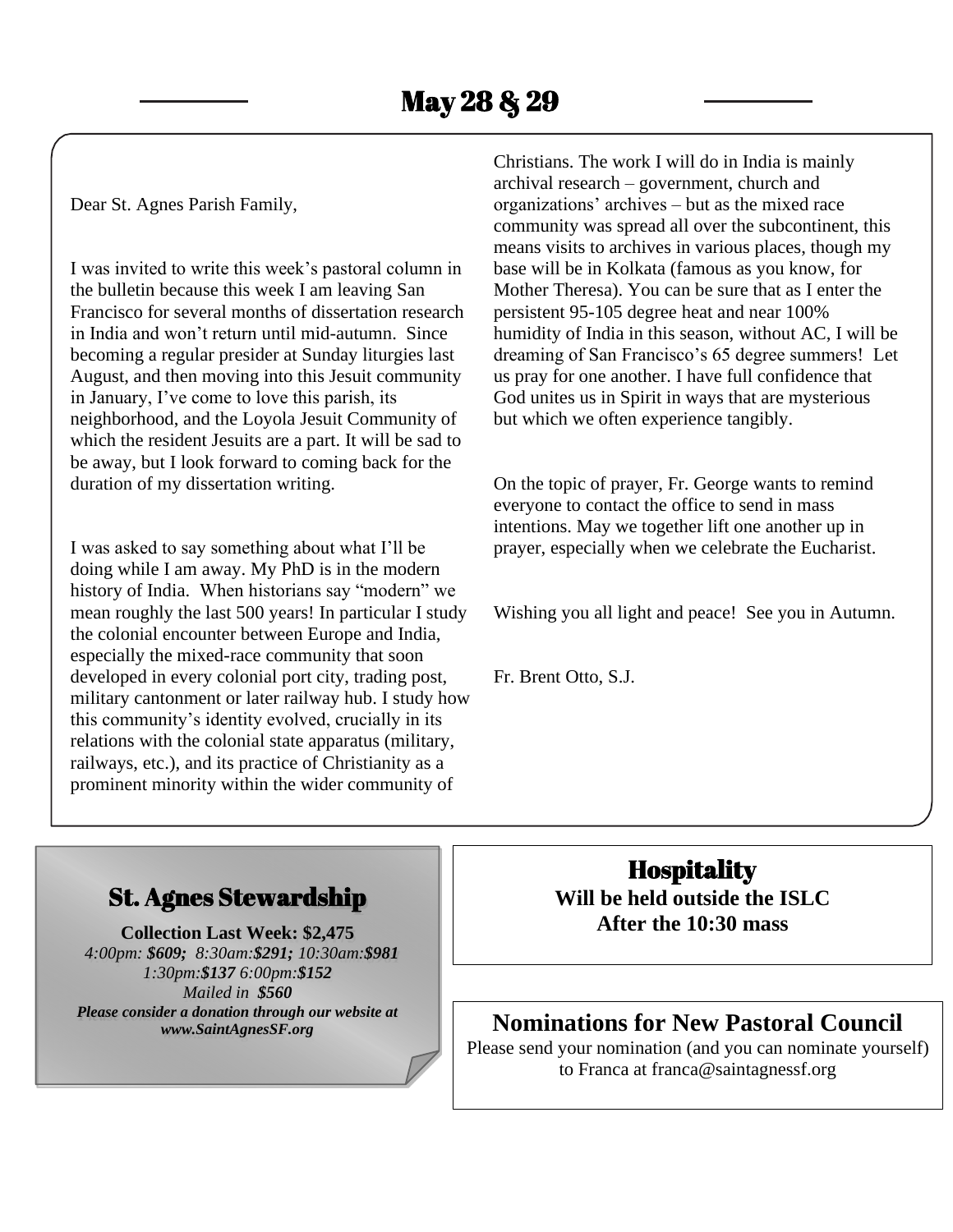# May 28 & 29, 2022 Sixth Sunday of Easter

| Date                                                  | Intention                                                                                                        | <b>Presider</b>                                                                         |
|-------------------------------------------------------|------------------------------------------------------------------------------------------------------------------|-----------------------------------------------------------------------------------------|
| <b>May 28</b>                                         |                                                                                                                  |                                                                                         |
| 4:00 PM                                               | Parishioners of St. Agnes                                                                                        | Fr. George Williams                                                                     |
| May. 29<br>8:30 AM                                    |                                                                                                                  |                                                                                         |
| 10:30 AM                                              | Parishioners of St. Agnes<br>Danny & Christina Libadia                                                           | Fr. George Williams                                                                     |
| 1:30 PM                                               | Roberto Hernandez Miranda                                                                                        | Fr.George Williams<br>Fr. Alejandro Baez                                                |
| 6:00 PM                                               | Oleksandr Saroyan (D)                                                                                            | Fr.Alejandro Baez                                                                       |
| <b>May 30</b>                                         |                                                                                                                  |                                                                                         |
| 12:00 PM                                              | Mary Adele Lafrenz (L)                                                                                           | Fr. Alejandro Baez                                                                      |
| <b>May 31</b>                                         |                                                                                                                  |                                                                                         |
| 12:00 PM                                              | Helen Stepanov                                                                                                   | Fr. George Williams                                                                     |
| June 1                                                |                                                                                                                  |                                                                                         |
| 12:00 PM<br>June 2                                    | Catherine Rose Brittis (D)                                                                                       | Fr. George Williams                                                                     |
| 12:00 PM                                              | Willie Wallace (D)                                                                                               | Fr. Joe Spieler                                                                         |
| June 3                                                |                                                                                                                  |                                                                                         |
| 12:00 PM                                              | <b>Communion Service</b>                                                                                         | <b>Various Presiders</b>                                                                |
| June 4                                                |                                                                                                                  |                                                                                         |
| 4:00 PM                                               | Parishioners of St. Agnes                                                                                        | Fr. Alejandro Baez                                                                      |
| June 5<br>8:30 AM<br>10:30 AM<br>$1:30$ PM<br>6:00 PM | Parishioners of St. Agnes<br>Parishioners of St. Agnes<br>Parishioners of St. Agnes<br>Parishioners of St. Agnes | Fr. Alejandro Baez<br>Fr.George Williams<br>Fr. MartinezCallejas<br>Fr. George Williams |
|                                                       |                                                                                                                  |                                                                                         |

 $D = Deceased; L = Living$ 

# Seventh Sunday of Easter

# Pope Francis' May Prayer Intention

*Faith-Filled Young People* We pray for all young people, called to live life to the fullest; may they see in Mary's life the way to listen, the depth of discernment, the courage that faith generates, and the dedication to service.

**St. Agnes Book Club At the Ignatian Spiritual Life Center Book Club Annual Potluck Friday, June 24 6:30 pm in the ISLC**

The book club will enjoy its annual potluck before the summer break. Anyone who has come to the Book Club sometime during the season is welcome! The book club will resume in September.

Please contact Sr. Laetitia at [Laetitiabordes@att.net](mailto:Laetitiabordes@att.net) with any questions.

**Special Events in the Church Sacrament of Confirmation, Sunday, June 4 At the 10:30 mass**

**Second Collection this Sunday, May 29** Is for Catholic Communications Campaign USCCB

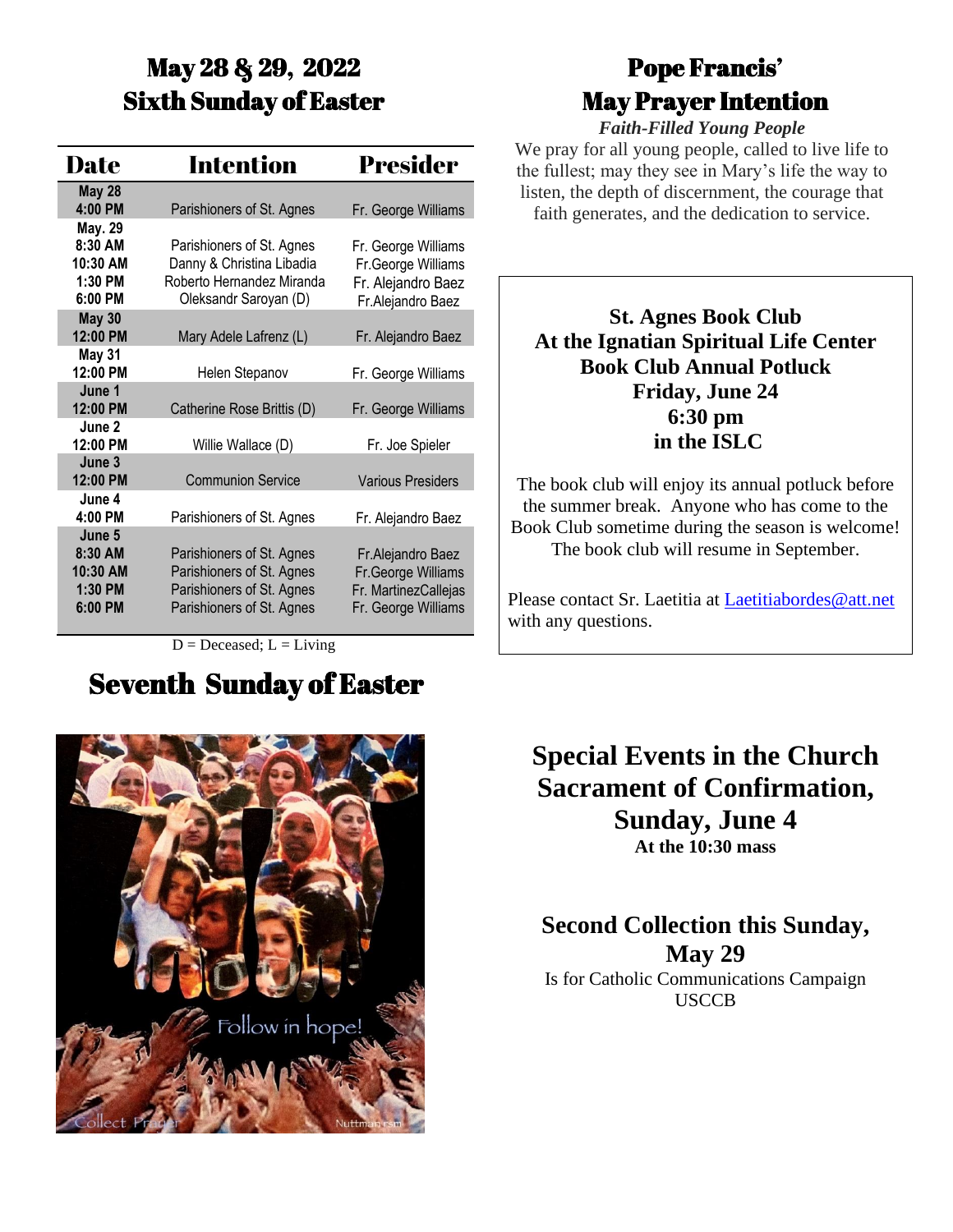## **Lay Reflection of the Word**

**The Ascension of the Lord (Seventh Sunday of Easter)**

**May 28 and May 29**

**Acts 1:1-11; Eph 1:17-23; 10:19-23; Lk 24:46-53 Rosemary Robinson**

**Lay Reflection Leadership Team, Friday Communion Services,**

> **Eucharistic Minister & Lector May 28 – 4:00pm May 29 – 8:30am & 10:30am**

## **St Agnes LGBTQ Pride Events**

**Aids Memorial Quilt Walk Sunday, June 12 After the 10:30 mass**

Join us to walk to see the AIDS Memorial Quilt Display in Golden Gate Park. This event is co-hosted by the St. Agnes LGBTQ Ministry and St. Agnes Young Adult Ministry. We will meet in the back of the church to walk together or share rides to the park.

#### **St. Agnes Pride Barbecue Thursday, June 23 6:30 – 8:00 pm**

All are welcome for this fun evening of faith sharing, community building and food. Please email lgbtq@saint sgnessf.com to RSVP and let us know if you can contribute food or drink.

### **LGBTQ Coffee Hour Sunday, June 26 After the 10:30 mass**

Please join us for coffee hour after mass. All are welcome to meet in the Hospitality Area.



*Movie Screening The Berrigans: Devout and Dangerous*

*Thursday, June 2 Doors open 6:00 pm Screening 6:30 pm ISLC Beverages and snacks provided*

### *In person only event*

The Berrigans – brothers, Daniel a Jesuit priest and Philip (Phil) a former Josephite priest married to Elizabeth (Liz), a former sister of the Sacred Heart – spent their entire lives engaged in faith-based, nonviolent resistance to war, nuclear proliferation, and the Catholic Church. As told through the eyes for the next generation of Berrigans, 'The Berrigans: Devout and Dangerous' is a potent testament to the power of unrelenting faith and nonviolent resistance in the wake of the many challenges we are facing around the globe today.